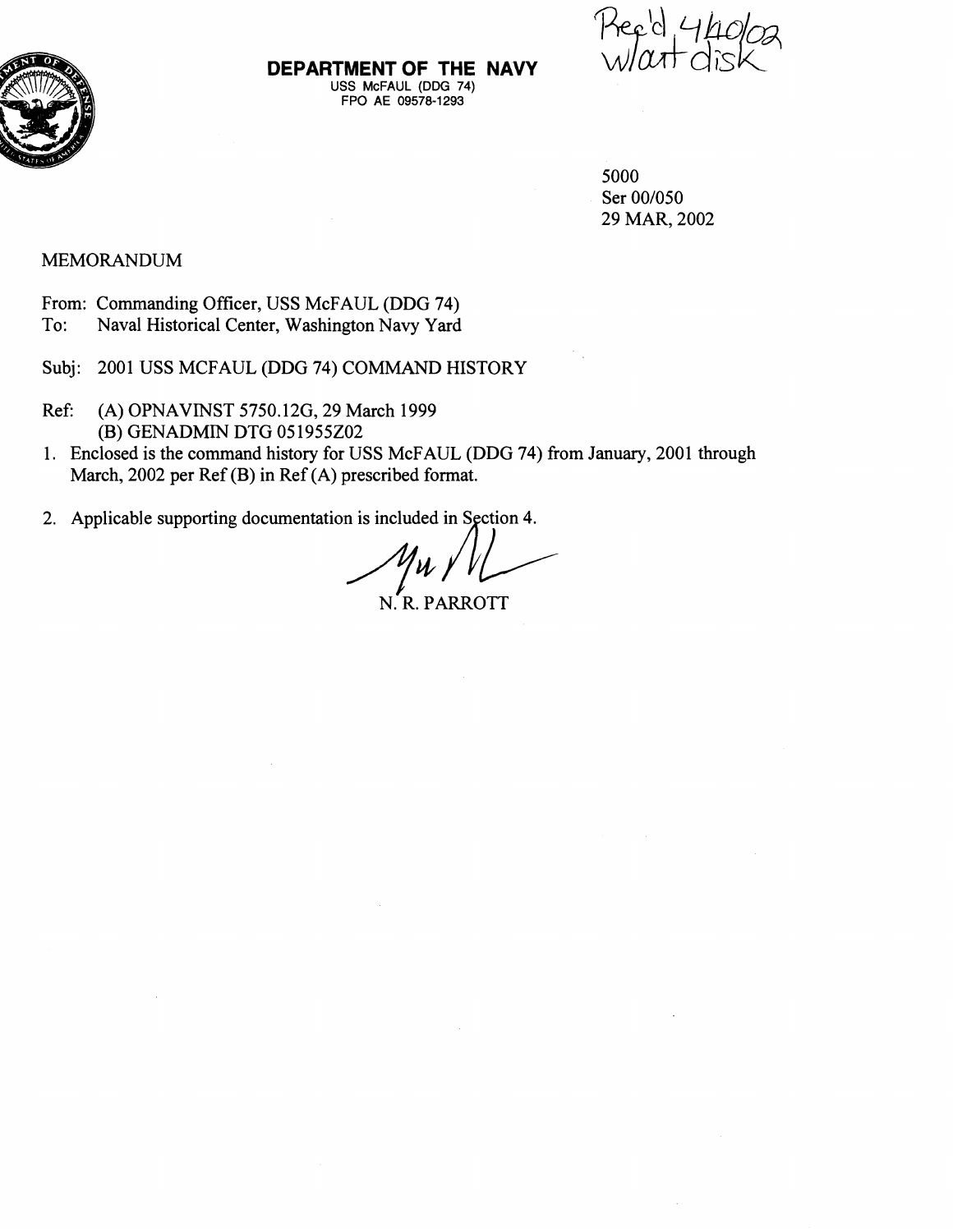### **Section 1: Command Composition and Organization**

| <b>Command Short Title:</b> | USS McFaul (DDG 74) |
|-----------------------------|---------------------|
|                             |                     |

Unit Identification Code: 2 1948

Mission: McFaul's mission is to conduct prompt, sustained combat operations at sea, in support of national policy. McFaul is equipped to operate in a high-density, multi-threat environment as an integral member of a carrier battle group or Surface Action Group (SAG). McFaul's mission areas range from Anti-Air Warfare  $(AAW)$  to Anti-Submarine Warfare (ASW) to Anti-Surface Warfare (ASUW) to Strike Warfare (STW) to, for the first time, Maritime Interdiction Operations (MIO). As a Guided Missile Destroyer, McFaul can effectively provide local area protection to the battle group, surface action group, and other ships.

#### Organizational Structure:

|                                | Immediate Senior Command: Commander, Destroyer Squadron Eighteen |
|--------------------------------|------------------------------------------------------------------|
| <b>Permanent Duty Station:</b> | Commander, Norfolk Naval Base, Norfolk VA                        |
| Commanding Officer:            | CDR Neil R. Parrott, USN                                         |
| Aircraft Assigned:             | None Assigned                                                    |

### **Section 2: Chronology**

#### **JANUARY, 2001**

| <b>DATES</b>               | EVENT.                                                |
|----------------------------|-------------------------------------------------------|
| 01 Jan 2001--15 Jan 2001   | Holiday Leave and Upkeep Period (Inport Norfolk Naval |
|                            | Shipyard, NNSY)                                       |
| 16 Jan 2001 -- 17 Jan 2001 | <b>Inport NNSY</b>                                    |
| 17 Jan 2001 - 30 Jan 2001  | Underway: COMPTUEX A (COMCARGRU 4)                    |
| 30 Jan 2001 - 31 Jan 2001  | <b>Inport NNSY</b>                                    |

### **FEBRUARY, 2001**

| <b>DATES</b>                    | <b>EVENT</b>                             |
|---------------------------------|------------------------------------------|
| 01 Feb $2001 - 26$ Feb $2001$   | <b>Inport NNSY</b>                       |
| 13 Feb 2001                     | Postal Inspection (SAT)                  |
| 18 Feb 2001                     | Disbursing Inspection (SAT)              |
| $26$ Feb $2001 - 28$ Feb $2001$ | Underway: COMPTUEX B (COMCARGRU 4)/JTFEX |
|                                 | (ENTBATGRU)                              |

### **MARCH, 2001**

| <b>DATES</b>                                       | <b>EVENT</b>                                                       |
|----------------------------------------------------|--------------------------------------------------------------------|
|                                                    | 01 Mar 2001 - 26 Mar 2001 Underway: COMPTUEX B (COMCARGRU 4)/JTFEX |
|                                                    | (ENTBATGRU)                                                        |
| 12 Mar 2001 - 16 Mar 2001 Exercise Unified Warrior |                                                                    |
|                                                    | 16 Mar 2001 - 31 Mar 2001 Inport, Norfolk Naval Shipyard           |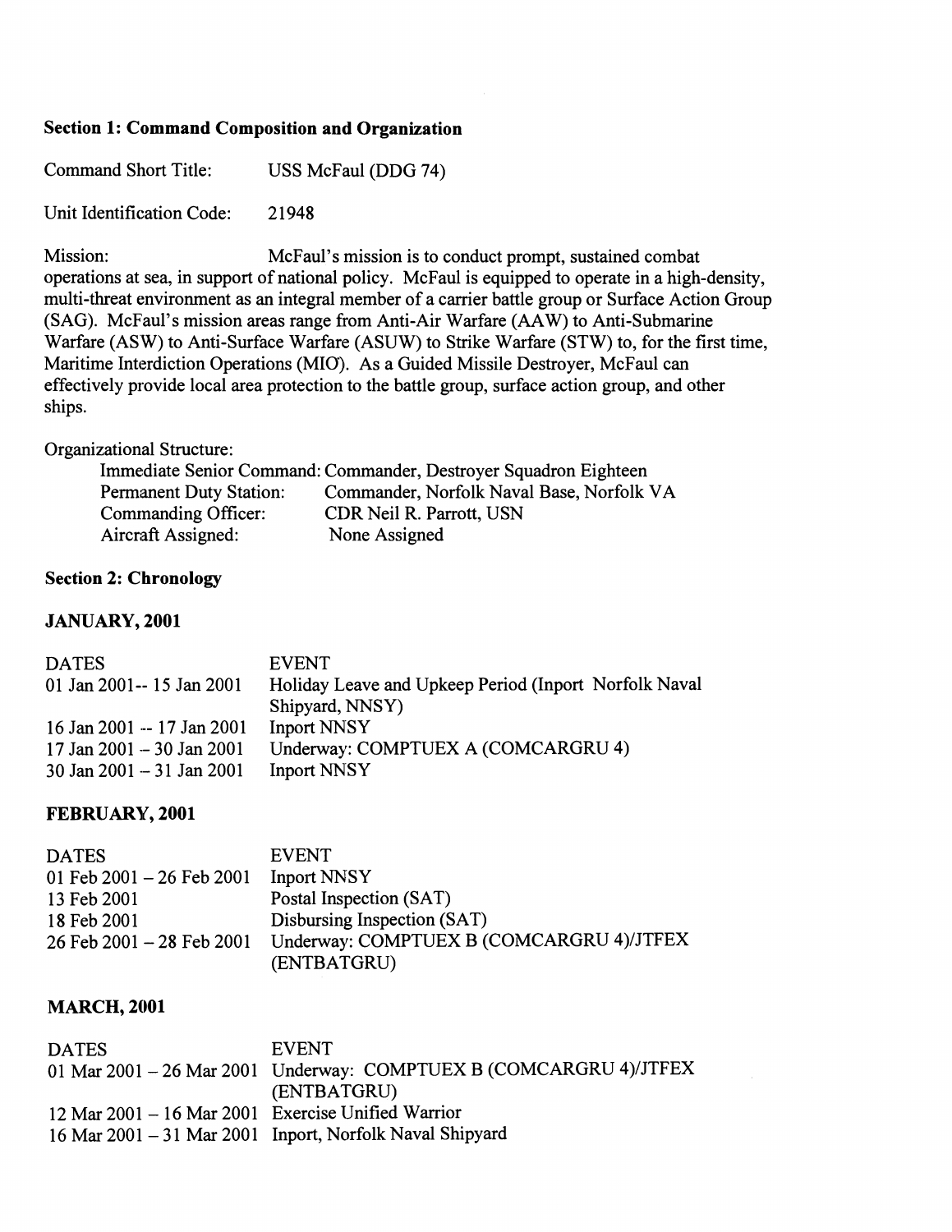# **APRIL, 2001**

| <b>DATES</b>              | <b>EVENT</b>                                                     |
|---------------------------|------------------------------------------------------------------|
| 01 Apr 2001 – 30 Apr 2001 | Inport, NNSY                                                     |
| 02 Apr 2001 – 20 Apr 2001 | SIMA Norfolk Fleet Maintenance Availability (FMAV)               |
| 12 Apr 2001               | <b>Medical Readiness Inspection</b>                              |
| 16 Apr 2001 – 20 Apr 2001 | Supply Management Inspection (Grade 93.6)                        |
| 27 Apr 2001-30 Apr 2001   | Underway PROA                                                    |
| 30 April 2001             | Naval Surface Fire Support (NSFS) Qualification, Vieques, Puerto |
|                           | Rico                                                             |

# **MAY, 2001**

| <b>DATES</b>                                        | <b>EVENT</b>                                                                          |
|-----------------------------------------------------|---------------------------------------------------------------------------------------|
| 01 May 2001—04 May 2001 Underway, PROA, VCOA        |                                                                                       |
| 04 May 2001 - 05 May 2001 Inport Norfolk Naval Base |                                                                                       |
|                                                     | 05 May 2001—09 May 2001 Weapons Onload, Naval Weapons Station Yorktown                |
| 05 May 2001                                         | Underway, transit to NNSY                                                             |
| 05 May 2001 - 10 May 2001 Inport NNSY               |                                                                                       |
|                                                     | 10 May 2001 - 31 May 2001 Inport NNSY, Pre-Overseas Movement Leave and Upkeep period. |
|                                                     | 14 May 2001 -- 31 May 2001 Fleet Maintenance Availability, NNSY                       |

# **JUNE, 2001**

| <b>DATES</b>                  | <b>EVENT</b>                                                     |
|-------------------------------|------------------------------------------------------------------|
| 01 Jun 2001 $-12$ Jun 2001    | Inport NNSY, FMAV                                                |
| 07 Jun 2001                   | <b>Safety Survey</b>                                             |
| 12 Jun 2001 - 12 Dec 2001     | Deploy to Mediterranean, Arabian Seas with USS Enterprise Battle |
|                               | Group                                                            |
| 12 Jun $2001 - 20$ Jun $2001$ | TRANSLANT                                                        |
| 20 Jun 2001 - 29 Jun 2001     | Underway North Atlantic as part of Joint Maritime Course (JMC)   |
|                               | 012) 2001                                                        |
| 29 Jun 2001 - 30 Jun 2001     | Inport Portsmouth, England                                       |

# **JULY, 2001**

| <b>DATES</b>                    | <b>EVENT</b>                                         |
|---------------------------------|------------------------------------------------------|
| 01 Jul 2001 $-$ 05 Jul 2001     | <b>Inport Portsmouth, England</b>                    |
| 05 Jul 2001                     | Chop to C6F                                          |
| $05$ Jul 2001 - 16 Jul 2001     | Underway EASTLANT, WESTMED                           |
| 16 Jul 2001 $-$ 24 Jul 2001     | Inport La Maddalena, IT. FMAV with USS EMORY S. LAND |
| $24$ Jul $2001 - 26$ Jul $2001$ | Underway WESTMED                                     |
| 26 Jul 2001 - 30 Jul 2001       | Inport Valencia, SP                                  |
| 30 Jul 2001 $-$ 31 Jul 2001     | Underway WESTMED, Adriatic Sea                       |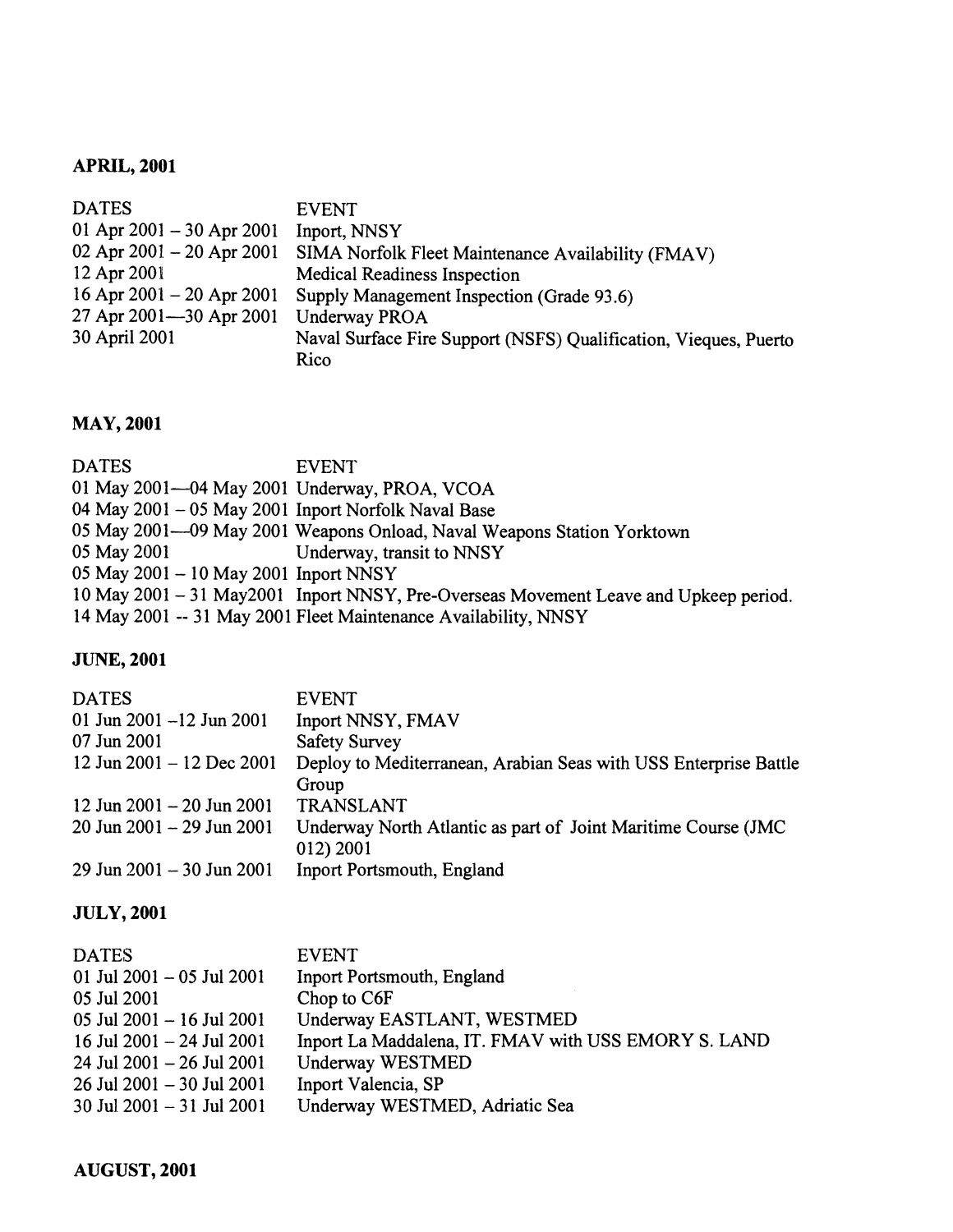| <b>DATES</b>                                        | <b>EVENT</b>                                                              |
|-----------------------------------------------------|---------------------------------------------------------------------------|
| 01 Aug $2001 - 05$ Aug $2001$ Inport Split, Croatia |                                                                           |
| 05 Aug 2001 - 07 Aug 2001 Underway Adriatic, MED    |                                                                           |
| 07 Aug $2001 - 13$ Aug $2001$ Inport Aksaz, Turkey  |                                                                           |
| 05 Aug 2001 - 07 Aug 2001 Mid-Cycle Assessment      |                                                                           |
| 13 Aug 2001 - 14 Aug 2001 Underway EASTMED          |                                                                           |
| 15 Aug 2001                                         | <b>Transit Suez Canal</b>                                                 |
|                                                     | 15 Aug 2001 - 21 Aug 2001 Underway Red Sea, Arabian Sea, Arabian Gulf     |
|                                                     | 21 Aug 2001 - 23 Aug 2001 Inport Bahrain. Completed Maritime Interdiction |
|                                                     | <b>Operations/Security Team Training</b>                                  |
| 31 Aug 2001                                         | Change of Command: CDR Neil R. Parrott, USN relieved CDR                  |
|                                                     | Bruce H. Curry, USN as Commanding Officer of USS McFAUL                   |
|                                                     | (DDG 74)                                                                  |
| $23$ Aug $2001 - 11$ Sep $2001$                     | Underway, Maritime Interdiction Operations North Arabian Gulf             |
| <b>SEPTEMBER, 2001</b>                              |                                                                           |
|                                                     |                                                                           |
|                                                     |                                                                           |

| <b>DATES</b> | <b>EVENT</b>                                                                                                              |
|--------------|---------------------------------------------------------------------------------------------------------------------------|
|              | 01 Sep 2001 – 11 Sep 2001 Underway, Maritime Interdiction Operations North Arabian Gulf                                   |
|              | 11 Sep 2001 – 30 Sep 2001 Underway, Arabian Gulf, Arabian Sea, Red Sea in support of<br><b>Operation Enduring Freedom</b> |

# **OCTOBER,, 2001**

| <b>DATES</b>               | <b>EVENT</b>                                                  |
|----------------------------|---------------------------------------------------------------|
| 01 Oct 2001 $-31$ Oct 2001 | Underway Arabian Sea in support of Operation Enduring Freedom |
| 17 Oct 2001                | Secretary of the Navy visits McFAUL while underway in Arabian |
|                            | Sea                                                           |

# **NOVEMBER, 2001**

| <b>DATES</b>                                           | <b>EVENT</b>                                                                            |
|--------------------------------------------------------|-----------------------------------------------------------------------------------------|
|                                                        | 01 Nov 2001 – 10 Nov 2001 Underway Arabian Sea in support of Operation Enduring Freedom |
|                                                        | 10 Nov 2001 - 17 Nov 2001 Underway Arabian Sea, Red Sea                                 |
| 17 Nov 2001                                            | <b>Transit Suez Canal</b>                                                               |
| $17$ Nov $2001 - 22$ Nov $2001$ Underway EASTMED       |                                                                                         |
| $22$ Nov $2001 - 26$ Nov $2001$ Inport Souda Bay Crete |                                                                                         |
|                                                        | 26 Nov 2001 - 28 Nov 2001 Underway Mediterranean Sea                                    |
| 28 Nov 2001 – 30 Nov 2001 Inport Gibraltar, UK         |                                                                                         |

# **DECEMBER, 2001**

| <b>DATES</b>                  | <b>EVENT</b>                                                |
|-------------------------------|-------------------------------------------------------------|
| 01 Dec $01 - 03$ Dec 01       | Inport Gibraltar, UK                                        |
| 03 Dec 01                     | Outchop $6th$ Fleet                                         |
| 03 Dec $01 - 12$ Dec 2001     | Underway, TRANSLANT                                         |
| 12 Dec $2001 - 31$ Dec $2001$ | Inport Norfolk Naval Base. Post Overseas Movement Leave and |
|                               | Upkeep Period                                               |

 $\overline{\phantom{a}}$